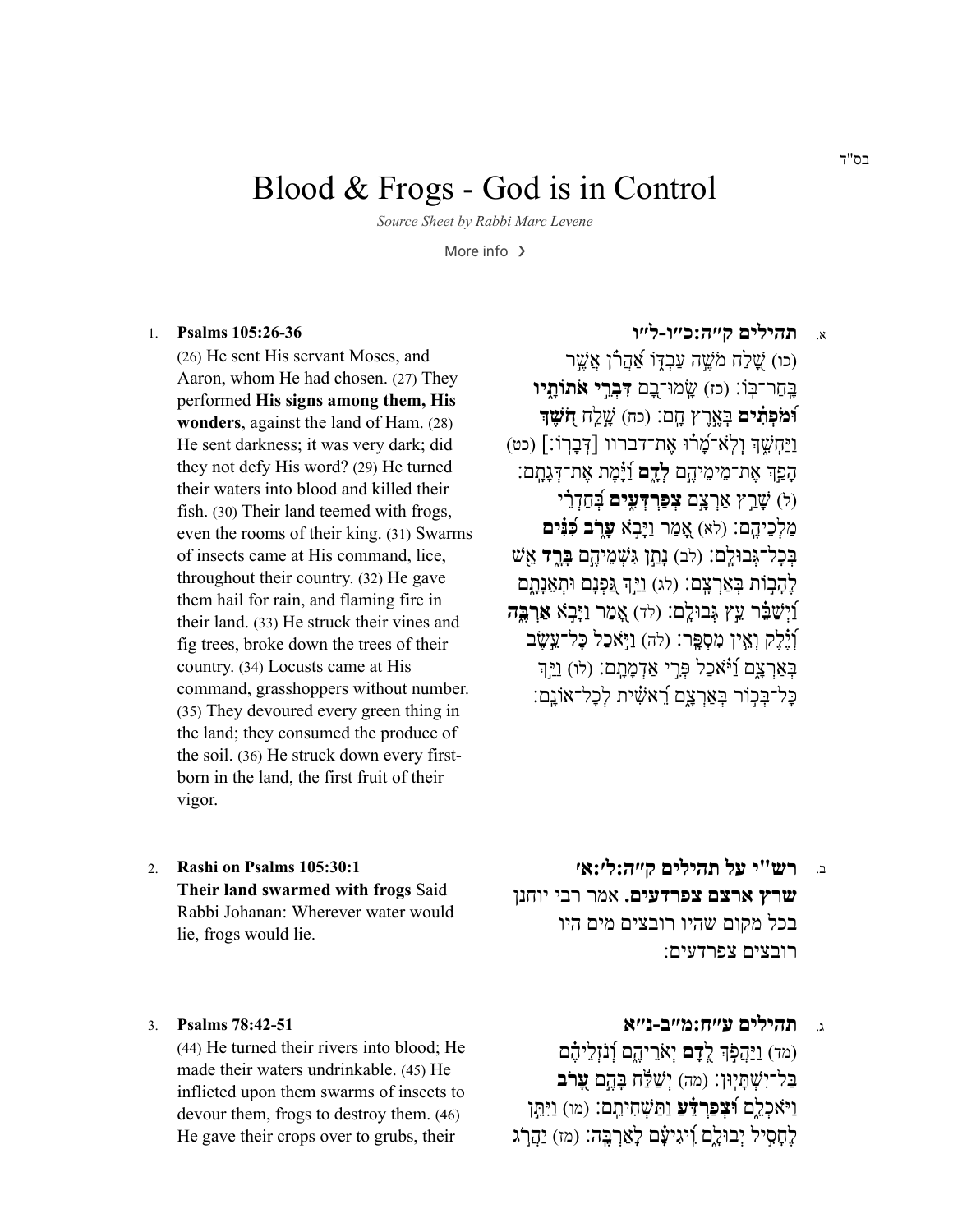produce to locusts. (47) He killed their vines with hail, their sycamores with frost. (48) He gave their beasts over to hail, their cattle to lightning bolts. (49) He inflicted His burning anger upon them, wrath, indignation, trouble, a band of deadly messengers. (50) He cleared a path for His anger; He did not stop short of slaying them, but gave them over to pestilence. (51) He struck every first-born in Egypt, the first fruits of their vigor in the tents of Ham.

(14) And the LORD said to Moses, "Pharaoh is stubborn; he refuses to let the people go. (15) Go to Pharaoh in the morning, as he is coming out to the water, and station yourself before him at the edge of the Nile, taking with you the rod that turned into a snake. (16) And say to him, 'The LORD, the God of the Hebrews, sent me to you to say, "Let My people go that they may worship Me in the wilderness." But you have paid no heed until now. (17) Thus says the LORD, "By this you shall know that I am the LORD." See, I shall strike the water in the Nile with the rod that is in my hand, and it will be turned into blood; (18) and the fish in the Nile will die. The Nile will stink so that the Egyptians will find it impossible to drink the water of the Nile.'" (19) And the LORD said to Moses, "Say to Aaron: Take your rod and hold out your arm over the waters of Egypt—its rivers, its canals, its ponds, all its bodies of water—that they may turn to blood; there shall be blood throughout the land of Egypt, even in vessels of wood and stone." (20) Moses and Aaron did just as the LORD commanded: he lifted up the rod and struck the water in the Nile in the sight of Pharaoh and his courtiers, and all the water in the Nile was turned into blood (21) and the fish in the Nile died. The Nile stank so that the Egyptians

ַבְּבָּרֵד גַּפְנָם וְׁשָׁקָמוֹתָם בַּחֲנַמֵּל: (מח) ַוַיַּסְגֵּר לַבֲרֵד בְּעָירֵם וּׁמִקְנֵיהֵׁם לַרְשַׁפֵּים: (מט) יִשׁלַח־בּׂם | חֲרוֹן אַפּוֹ עֲבָרָה וְזַעַם וְצַרְה מְשָׁלָׂחָת מַלְאֶבֵי רִעֲיִם: (נ) יִפַּלֵּס נַתִּ֫יב לְאַפּוֹ לֹא־חַשֶּׂךְ מְמֵיֵת נַפְשֵׁם וְֿחַיַּתַֿם ַלְדָּבֶר הָסְגִּיר: (נא) וַיֵּהְ כּל־בִּכוֹר בִּמְצָרִיִם ָרֵאֹשִׁית אוֹנִים בִּאהֲלִי־חֶם:

### ד. **שמות [ז׳:י״ד-כ״ח](https://www.sefaria.org/Exodus.7.14-28) [7:14-28](https://www.sefaria.org/Exodus.7.14-28) Exodus** 4.

(יד) וַיָּאמֶר יי אֱל־מֹשֶׁה כַּבֵּד לֵב פַּרְעָ*ׂה* מֵאֵן לְשַׁלֵּח הַעֲם: (טו) לֵךְ אֵל־פַּרְעֶּה ָבַּבֿקֶר הָנֵה יֹצֵא הַמַּ֫יִמַה וְנָצַּבְתַּ לִקְרַאתוֹ ַעל־שַׂפַת הַיָּאֹר וַהַמֵּטֵה אֲשֶׁר־נָהָפֵּהְ לְנַחָשׁ ִתַּ֥קּח ְבָּיֶֽד׃ (טז) ְוָא ַמְרָ֣תּ ֵאָ֗ליו יי ֱא ֵ֤קי העִבְרִים שׁלְחֵנִי אֱלִיּדְ לְאמֹר שַׁלַח אֶת־עַמִּ֫י וְיַעַבְדֻנִי בַּמִּדְבָּר וְהָגֵּה לֹא־שַׁמַעִתַּ עַד־כָּה: (יז) כִּה אֲמֵר יי בִּזְאת תֵּדַע כִּי אֲנֵי יי הָנֵּה אֲנֹכִי מַכֵּה l בַּמַּטֵּה אֲשֶׁר־בְּיַדִי ַעל ַ־הַ֛מִּים ֲא ֶ֥שׁר ַבְּיֹ֖אר ְוֶנ ֶה ְפ֥כוּ ְלָֽדם׃ (יח) והַדּגה אֲשֶׁר־בַּיְאָר תִּמוּת וּבְאֲשׁ הַיְאָר וְנִלְאָוּ מִצְרַׂיִם לִשְׁתָּוֹת מַיִם מִן־הַיְאָר: (ס) (יט) ו<sup>ַנְּ</sup>אמר יי אֱל־מֹשָׁה אֱמֹר אֱל־אַהֶרוֹ ַקַח מַטָּךְ וּנְטֵה־יַדְךְ עַל־מֵימֵי מְצָרַיִם ַעֲל־נַהֲרֹתם | עַל־יָאֹרֵיהֶם וְעַל־אֲגְמֶיהֶם וְעֲל כַּל־מְקָוֶה מֵימֵידֶם וְיֵהִיוּ־דָם וְהָיָה דָם ְבּ ָכל־ֶ֣אֶרץ ִמ ְצַ֔רִים וּ ָב ֵעִ֖צים וּ ָבֲא ָבִֽנים׃ (כ) וַיִּעֲשׂוּ־כֵןْ מֹשֶׁה וְאֲהָרוֹ כַּאֲשֶׁר | צָוָּה יי ַוַיִּרֶם בַּמֵטֵה וַיַּדְ אֶת־הַמַּיִם אֲשֶׁר בַּיָאֹר ַלְעֵינֵי פַרעו וּלְעֵינֵי עֲבִדִיו וַיֵּהְפְּכֵוּ ָכַל־הַמֵּיִם אֲשֶׁר־בַּיְאָר לְדֵם: (כא) וְהַדָּגָה אֲשֶׁר־בַּיְאָׂר מֵׂתַה וַיִּבְאֲשׁ הַיְאֹר וְלֹא־יַכְלְוּ מִצְרַׂיִם לְשָׁתִּוֹת מַיִּם מְו־הַיָּאָר וַיְהֵי הַדָּם ְבּ ָכל־ֶ֥אֶרץ ִמ ְצָֽרִים׃ (כב) ַוַֽיּ ֲעשׂוּ־ֵ֛כן ַחְרֻטֵ֥מּי מִצְרַיִם בְּלַטֶיהֵם וַיֵּחֱזֵק לֵב־פַּרְעֹה ולֹא־שַׁמַע אֲלֵלֶּם כַּאֲשֶׁר דָּבֵּר יי (כג) וַיִּפָן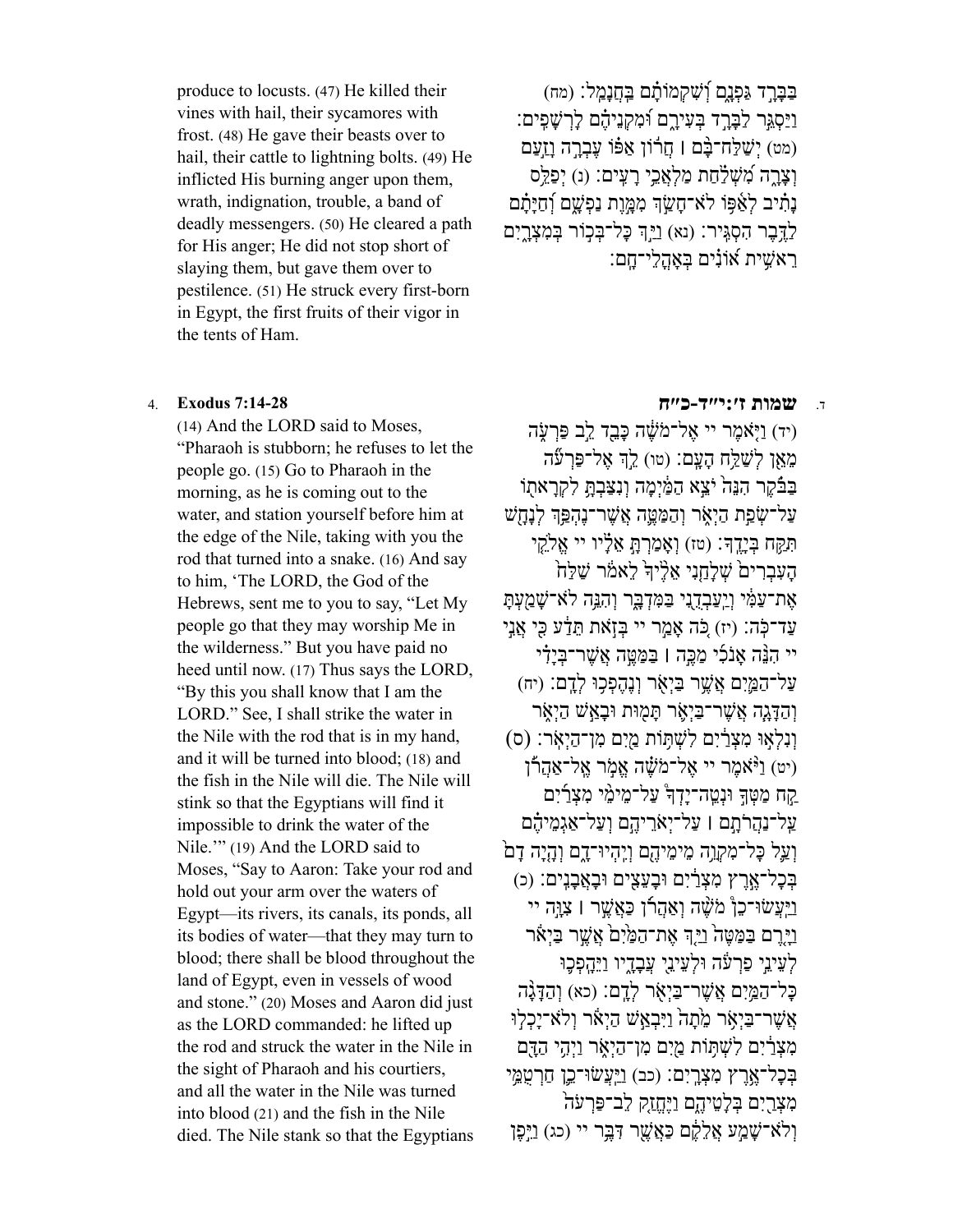could not drink water from the Nile; and there was blood throughout the land of Egypt. (22) But when the Egyptian magicians did the same with their spells, Pharaoh's heart stiffened and he did not heed them—as the LORD had spoken. (23) Pharaoh turned and went into his palace, paying no regard even to this. (24) And all the Egyptians had to dig round about the Nile for drinking water, because they could not drink the water of the Nile. (25) When seven days had passed after the LORD struck the Nile, (26) the LORD said to Moses, "Go to Pharaoh and say to him, 'Thus says the LORD: Let My people go that they may worship Me. (27) If you refuse to let them go, then I will plague your whole country with frogs. (28) The Nile shall swarm with frogs, and they shall come up and enter your palace, your bedchamber and your bed, the houses of your courtiers and your people, and your ovens and your kneading bowls.

#### 5. **Exodus 8:1-11**

(1) And the LORD said to Moses, "Say to Aaron: Hold out your arm with the rod over the rivers, the canals, and the ponds, and bring up the frogs on the land of Egypt." $(2)$  Aaron held out his arm over the waters of Egypt, and the frogs came up and covered the land of Egypt. (3) But the magicians did the same with their spells, and brought frogs upon the land of Egypt. (4) Then Pharaoh summoned Moses and Aaron and said, "Plead with the LORD to remove the frogs from me and my people, and I will let the people go to sacrifice to the LORD." (5) And Moses said to Pharaoh, "You may have this triumph over me: for what time shall I plead in behalf of you and your courtiers and your people, that the frogs be cut off from you and your houses, to remain only in the Nile?" (6) "For tomorrow," he replied. And [Moses] said,

פּרַעה וַיַּבְא אֱל־בֵּיתוֹ וְלֹא־שֵׁת לְבִּוֹ גַם־לַזְאת: (כד) וַיַּחִפְּרִוּ כָל־מְצָרֵיִם סְבִיבָת היאר מים לשתות כי לא יכלו לשתת ממימי היאר: (כה) ויִמּלֵא שִׁבְעַת ימִים אַחֲרֵי הַכּוֹת־יי אֱת־הַיְאָר: (פ) (כו) וַיְּאמֶר יי אֱל־מֹשֶׁה בָּא אֱל־פַּרְעָׂה וְאמֵרְתָּ אֱלִיו ְכֹּה אֲמֵר יי שֲׁלֵח אֶת־עַמֶּי וְיַעֲבְדֶנָי: (כז) וְאִם־מָאֵן אַתָּה לְשׁלֵח הָגֵּה אָנֹלִי נֹגֵף אֶת־כַּל־גִּבוּלְךָ בְּצָפַרְדָּעֵים: (כּה) וְשֲרֵץ הַיָאֹר צִפַרדִּעִים וְעלוֹ וּבְאוּ בִּבְיֹתֶךְ וּבְחָדֶר משכבד ועל־מטתד ובבית עבדיד ובעמד וּבְתַנּוּרֵיךְ וּבְמִשָׁאֲרוֹתֵיךָ:

#### שמות ח':א'-י"א  $\overline{a}$

(א) וַיִּאמֶר יי אֱל־מֹשֶׁה אֱמֹר אֱל־אַהֲרו נְמֵה אֶת־יַדְךָ בִּמַטֶּךְ עֲל־הַ֫נְהַרֹוֹ על־היארים ועל־האגמים והעל אֶת־הַצְפַרְדָּעִים עַל־אֱרֵץ מְצָרֵיִם: (ב) וַיֵּט אַהַרֹן אֵת־יַדֹו עַל מֵימֵי מִצְרֵיִם **וַתַּעַל**` הַצְפַרְדָּעַ וַתְּכַס אֶת־אֱרֶץ מִצְרֶיִם: (ג) ויעשו־כו החרטמים בלטיהם ויעלו אָת־הַצְפַרְדְעִים עַל־אֶרֶץ מִצְרֵיִם: (ד) וַיִּקְרָ֫א פַרְעֿה לְמֹשֵׁה וְלְאֲהָרוֹ וַיּּאמֶר הַעָתֵּירוּ אֱלֹ־יי וַיַסֵר הַצְפַרְדָּעָים מִמֵּנִּי וּמֵעַמֵּי וַאֲשָׁלְחָה אֶת־הִעֹּם וַיִזְבְּחָוּ לִיי (ה) וַיֹּאמֵר מֹשֶׁה לְפַרְעֹה הָתְפַּאֵר עַלְיֹּ לְמַתַּי | אַעְתֵּיר לְךָ וְלַעֲבָדֵיּךְ וְּלִעֲמָךְ לְהַכְרִית הצפרדעים מִמְךָ וּמִכָּתֵיךְ רָק בַּיְאָר תִּשַׁאֲרְנַה: (ו) וַיִּאמֶר לְמַחַר וַיּּאמֶר כִּדְבֵרְדָ לְמַעַן תֵּדָׁע כִּי־אֵין כַּיי אֱלֹקֵינוּ: (ז) וְסֻרוּ